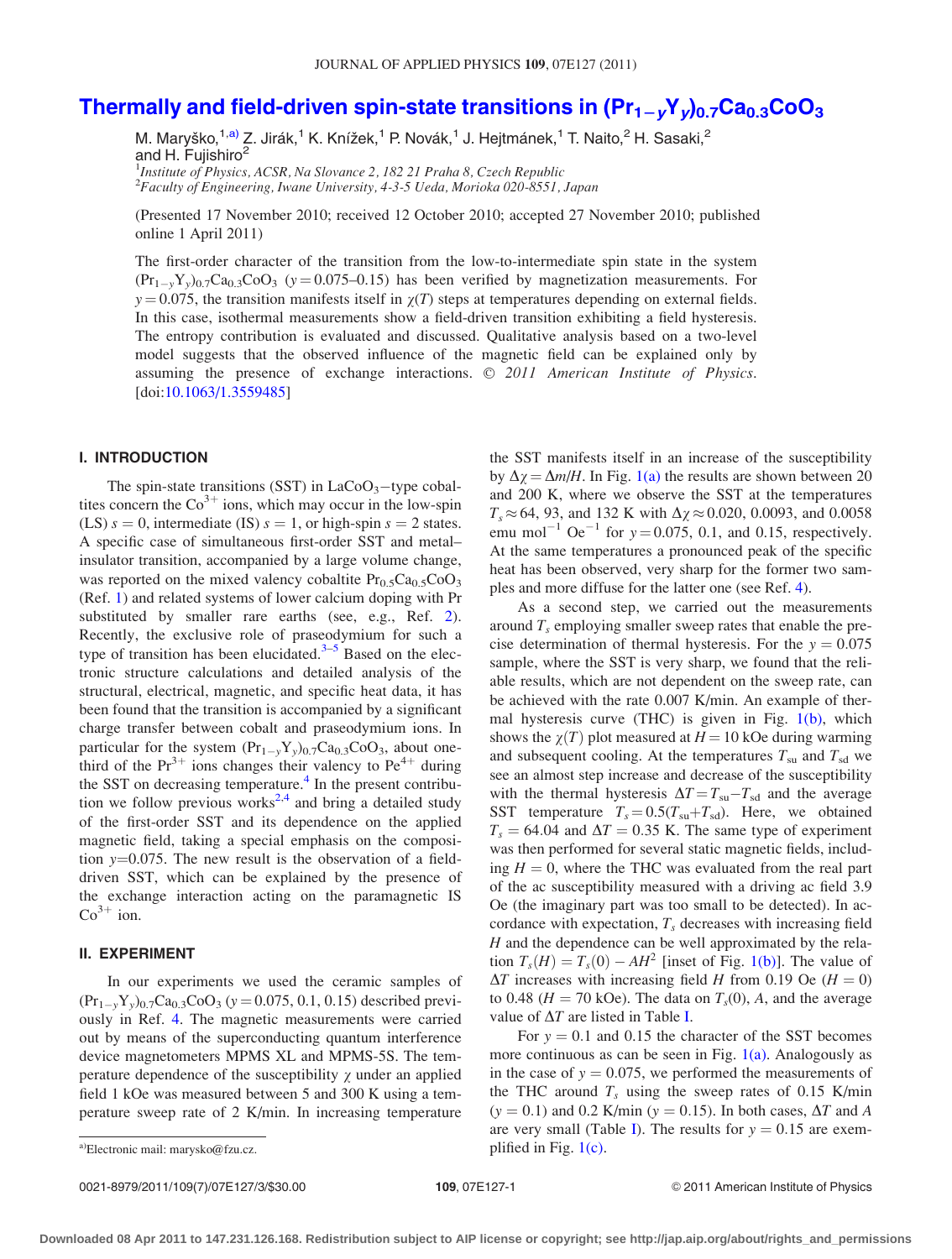<span id="page-1-0"></span>



FIG. 2. The hysteresis loops for  $y = 0.075$  measured at several temperatures near  $T<sub>s</sub>(0)$ ; the hysteresis loop corrected for a paramagnetic background is shown by the dotted curve.

FIG. 1. (a) Temperature dependence of the molar susceptibility measured under an applied field 1 kOe; (b) thermal hysteresis for  $y = 0.075$  at  $H = 10$ kOe, in the inset the dependence of average  $T_s$  on magnetic field  $H$ ; (c) the same for  $y = 0.15$  and, in the right inset, the part of the thermal hysteresis curve displayed on a larger scale.

Now we focus our attention on the isothermal  $m(H)$ dependencies taken at temperatures near  $T<sub>s</sub>(0)$ . In contrast to the  $y = 0.1$  and 0.15 samples, we find that for  $y = 0.075$  the hysteresis curves indicating field-driven SST transitions. At  $T = 64$  K the dependence  $m(H)$  is linear, corresponding to the field-independent susceptibility  $m/H$  of paramagnetic ions  $\text{Co}^{3+}$ ,  $\text{Co}^{4+}$ , and  $\text{Pr}^{3+}$  [Fig. 2(a)]. With decreasing temperature, a metamagnetic-like transition becomes evident and, due to hysteresis, the  $m(H)$  dependence transforms into a closed loop. The contribution of the SST, obtained by subtracting linear dependence corresponding to the paramagnetic background, is illustrated by a dotted line in Fig. 2(b). At  $T = 63.3$  K, the average field hysteresis makes  $\Delta H \approx 13$ kOe.

## III. DISCUSSION

The finite values of  $\Delta T$  and  $\Delta H$  seen in Figs. 1(b) and 2(b) indicate the first-order character of SST. In this case, when increasing temperature a latent heat  $\Delta q$  must be transferred to a system and its entropy increases by  $\Delta S = \Delta q/T$ . The entropy change  $\Delta S$  can be determined using the Clausius–Clapeyron equation  $dT_s/dH = T\Delta m/\Delta q$ . After setting  $\Delta m = H \Delta \chi$  and integrating, the Clausius–Clapeyron equation transforms to  $T_s = T_s(0) - AH^2$ , where  $A = \Delta \chi / (2\Delta S)$  and  $T_s(0)$  is the SST temperature for  $H = 0$ . The determined values of  $\Delta S$  are included in Table I.

The important experimental fact is a step-like increase of  $\chi$  in increasing both temperature and field. To elucidate this finding, we restrict our study to the  $\text{Co}^{3+}$  ion and its transition from the LS to IS state. We start from a thermodynamic two-level model of  $SST$ .<sup>[6–8](#page-2-0)</sup> Using the notation in Ref. [7](#page-2-0) the system can be characterized by two energy parameters  $E$  and  $\varepsilon$ , where  $E$  is the distance between the lowest LS singlet level and excited IS level with triple orbital and triple spin degeneracy. The parameter  $\varepsilon$  represents an energy gain due a change of the interatomic distances. The model calculation yields population *n* of the IS  $Co<sup>3+</sup>$  ions, which should be proportional to  $\Delta \chi$ . The essential point is that the excitation is accelerated compared to simple Boltzmann statistics (the LS–IS gap shrinks gradually) and becomes even of firstorder type, because the lattice volume adjusts to increasing number *n*. For  $y = 0.075$  the calculation with spin  $s = 1$ ,  $g = 2$ ,  $2l + 1 = 3$ ,  $r = \varepsilon/E = 0.51$ , and E (Table I) yields the function  $n(T)$  exhibiting a step at  $T = 64$  K, but its dependence on H field is very small (0.16 K for  $\delta H = 70$  kOe). A reasonable agreement with experiment can be achieved only if we take into account a positive molecular field (ferromagnetic exchange interaction) acting on the paramagnetic IS  $Co<sup>3+</sup>$  ion. This interaction can be approximately included

TABLE I. Parameters  $T_s(0)$ , A,  $\Delta \chi$ ,  $\Delta S$ , and  $\Delta T$  deduced from experiment and  $E/kB$  used in the model calculation.

|       | $T_s(0)$ (K) | $A \times 10^4$ (K kOe <sup>-2</sup> ) | $\Delta \chi$ (emu mol <sup>-1</sup> Oe <sup>-1</sup> ) | $\Delta S$ (J mol <sup>-1</sup> K <sup>-1</sup> 1) | $\Delta T$ (K) | $E/kB$ (K) |
|-------|--------------|----------------------------------------|---------------------------------------------------------|----------------------------------------------------|----------------|------------|
| 0.075 | 64.04        | 3.10                                   | 0.02                                                    | 3.23                                               | 0.35           | 280.3      |
| 0.1   | 93.13        | 1.43                                   | 0.0093                                                  | 3.25                                               | 0.35           | 365.4      |
| 0.15  | 132.32       | 0.51                                   | 0.0058                                                  | 5.68                                               | 0.23           | 538.4      |

**Downloaded 08 Apr 2011 to 147.231.126.168. Redistribution subject to AIP license or copyright; see http://jap.aip.org/about/rights\_and\_permissions**